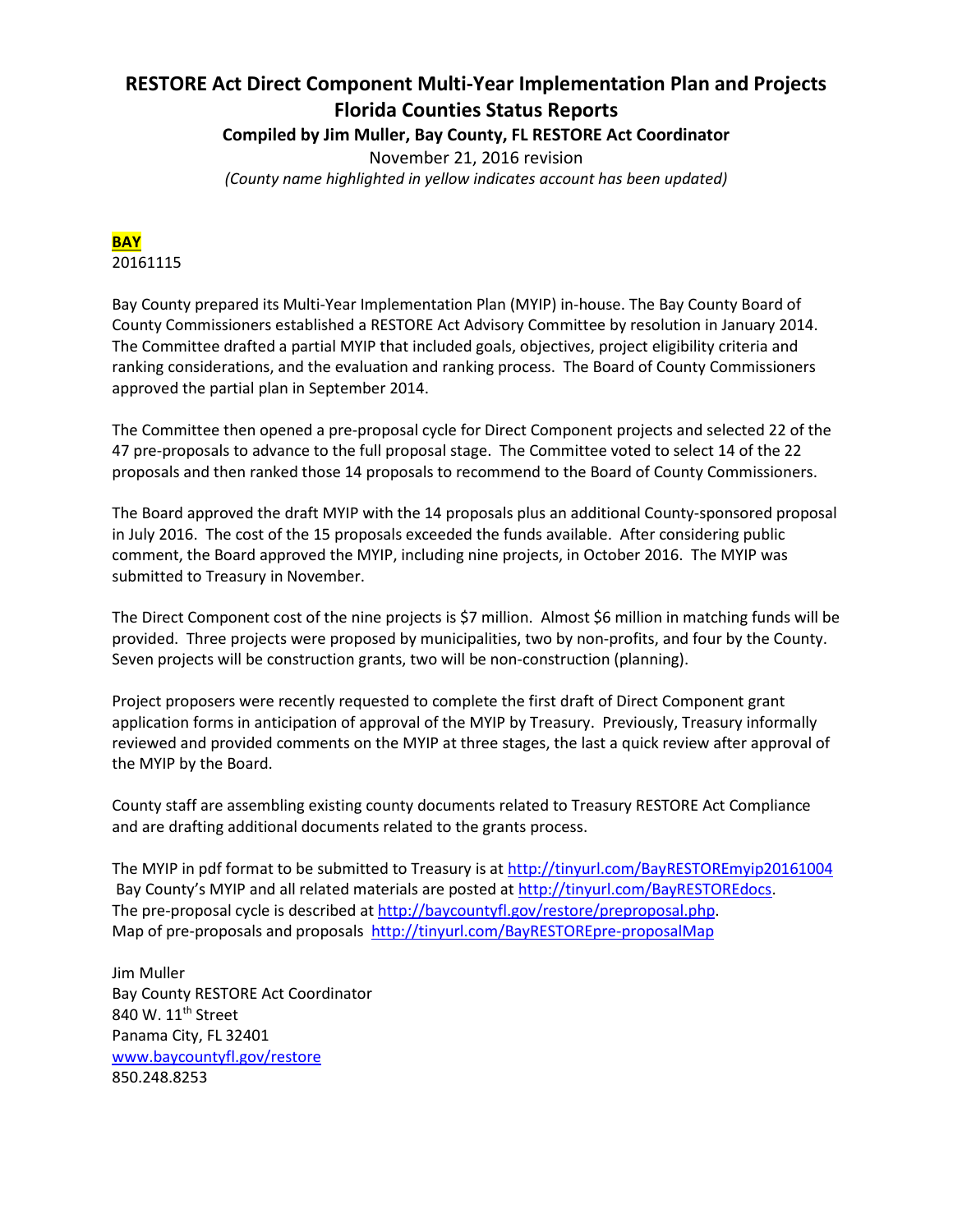Florida Gulf coastal counties RESTORE Act updates November 21, 2016 Page 2 of 16

## **CHARLOTTE**

20150812

Charlotte County solicited projects for the Transocean Settlement allocation in the Spring and now has the MYIP out for public review and comment. It is anticipated that the MYIP will go before the Board of County Commissioners in September 2015 for final approval to submit to Treasury Charlotte County's RESTORE information is on our web page at <http://www.charlottecountyfl.gov/boards-committees/raab/Pages/default.aspx>

RESTORE Act Coordinator Mindy Collier [Mindy.collier@charlottecountyfl.org](mailto:Mindy.collier@charlottecountyfl.org) 941-764-4996

## **CITRUS**

20161116

Citrus County is moving forward with development of a Multi-Year Implementation Plan for Direct Component funding. The County held a public meeting to establish the project ranking criteria and to receive public input in July 2015. The County ranked the projects and applying the ranking criteria. The projects and rankings were presented to the Board of County Commissioners and the projects for POT 1 and Pot 3 were selected. The County is preparing the Multi-year plan for approval to treasury.

Jeffrey Rogers, P.E. Assistant County Administrator / Public Works Director Citrus County Board of County Commissioners 3600 West Sovereign Path, Suite 212 Lecanto, FL 34461 Ph.: 352-527-5465 Fax: 352-527-5479 [Jeffrey.rogers@citrusbocc.com](mailto:Jeffrey.rogers@citrusbocc.com)

## **Collier County** 20150317

Collier County is moving forward with developing our Multi-Year Implementation Plan (MYIP) for Direct Component (Pot 1) funding. Collier County's RESTORE website is at: [http://www.colliergov.net/index.aspx?page=7066.](http://www.colliergov.net/index.aspx?page=7066)

Integrating past activities into the required MYIP is very important to Collier County. The County's Evaluation Committee has already reviewed and ranked 35 proposed projects that were submitted in response to the County's request for project applications. This effort was aligned with RESTORE directives but U.S. Treasury Rules were not yet finalized. The proposed projects were reviewed for consistency with the RESTORE Act's definition for "Allowable Uses" and for Board-approved "Guiding Principles." However, a key provision of the final Rules requires that environmental projects must demonstrate the "best available science" was addressed in the ranking process. Staff will now review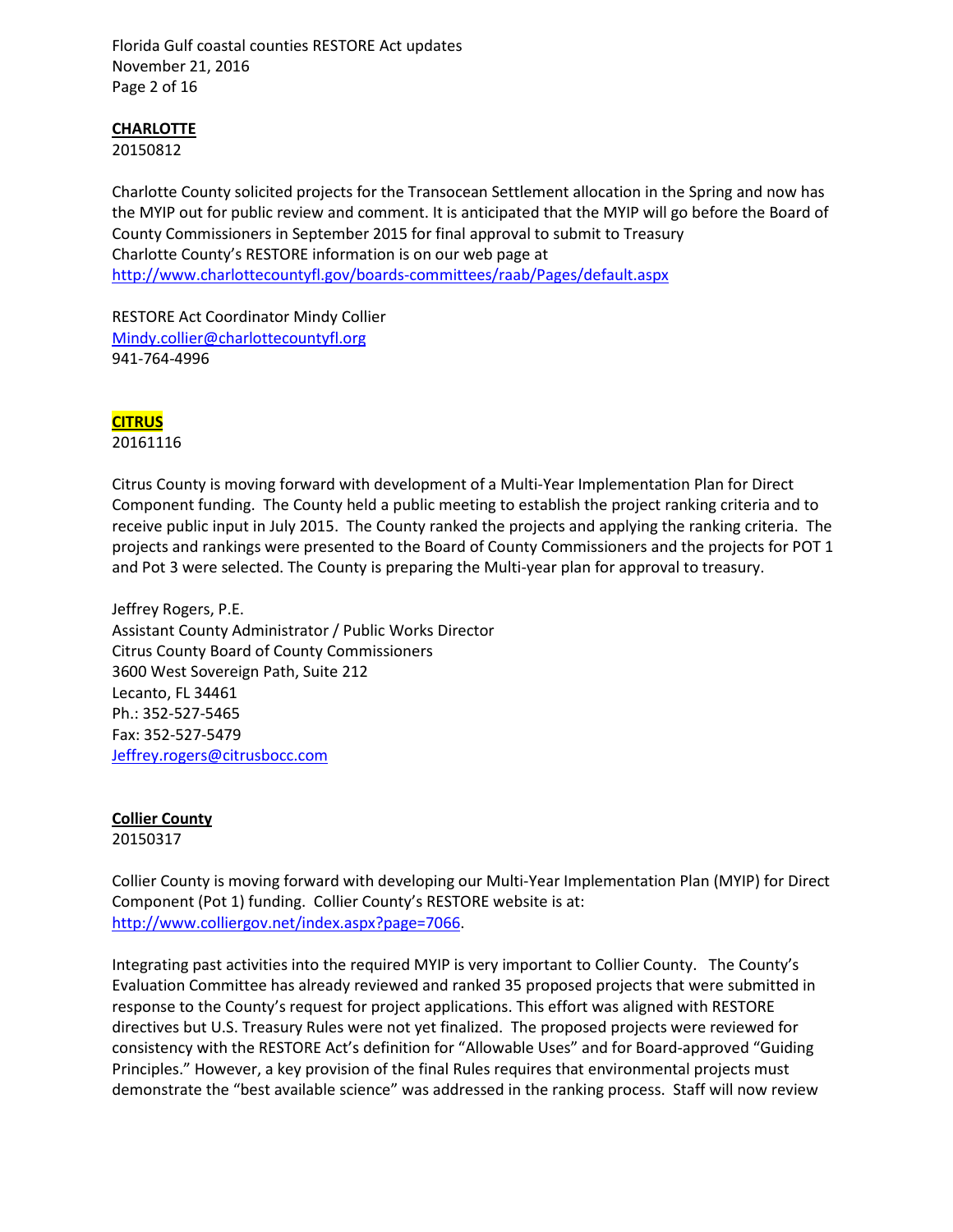Florida Gulf coastal counties RESTORE Act updates November 21, 2016 Page 3 of 16

the top-rated projects to determine whether best available science as defined by Treasury Rules can be cited and if the project costs and design are still valid given this new requirement. Additionally, "measures of success" must be developed for projects that are recommended for the MYIP.

The project proposals received in 2013 were submitted by several different entities including the City of Naples, County staff, non-profit organizations, and private individuals. In soliciting these proposals, the County was not explicit as how RESTORE funds would be disseminated to non-County entities. Although the RESTORE Program allows for the County to have grant sub-awards with sub-recipients, this framework does not work for Collier County. Staff is considering a framework where projects that have been proposed by non-County entities will be managed by a RESTORE Project-specific Delivery Team (PDT). The RESTORE PDT will be led by a County Project Manager and have an individual assigned by the non-County partner on the PDT. Therefore, the County can develop a collaborative approach to implementing projects proposed by non-County entities without setting up a system for monitoring grant sub-awards and sub-recipients.

Staff is recommending that the County prepare an MYIP as soon as practicable which selects the topranked projects that, as best as possible, have a cumulative cost that does not exceed Treasury estimates. The remainder of the projects will be on a list that can be used to amend the MYIP when additional funds become available.

Staff is also suggesting the use of the proposed planning grant application for acquiring a consultant to assist in development of the County's MYIP, which is permitted according to the Treasury Rules. Reiterating, the cost of the MYIP may be fully funded with RESTORE Act funding awards. Staff recommends that the County use planning assistance dollars to procure a consultant.

Staff is also in the process of evaluating the adequacy of existing staff resources and organizational placement of the program. Additional staff may be needed depending on the number of projects that will be proposed and, if funded, must be adequately managed to bring the project through a design and construction process.

Gary McAlpin, P.E. Manager – Coastal Zone Management 2800 N. Horseshoe Drive Naples, FL 34104 [GaryMcAlpin@colliergov.net](mailto:GaryMcAlpin@colliergov.net) 239-252-5342

#### **DIXIE** 20141030

In August 2013, the Dixie County Board of County Commissioners approved the recommended structure for the Local Restore Advisory Committee (LRAC) and the members were selected. The first official meeting of the (LRAC) took place October 13, 2013 at which time an overview of objectives, possible funding and potential projects were discussed. Due to delayed Treasury Ruling and uncertainty of funding, committee meetings have been limited; however, the (LRAC) has received regular updates and the Board of County Commissioners continue to take public impute on potential projects.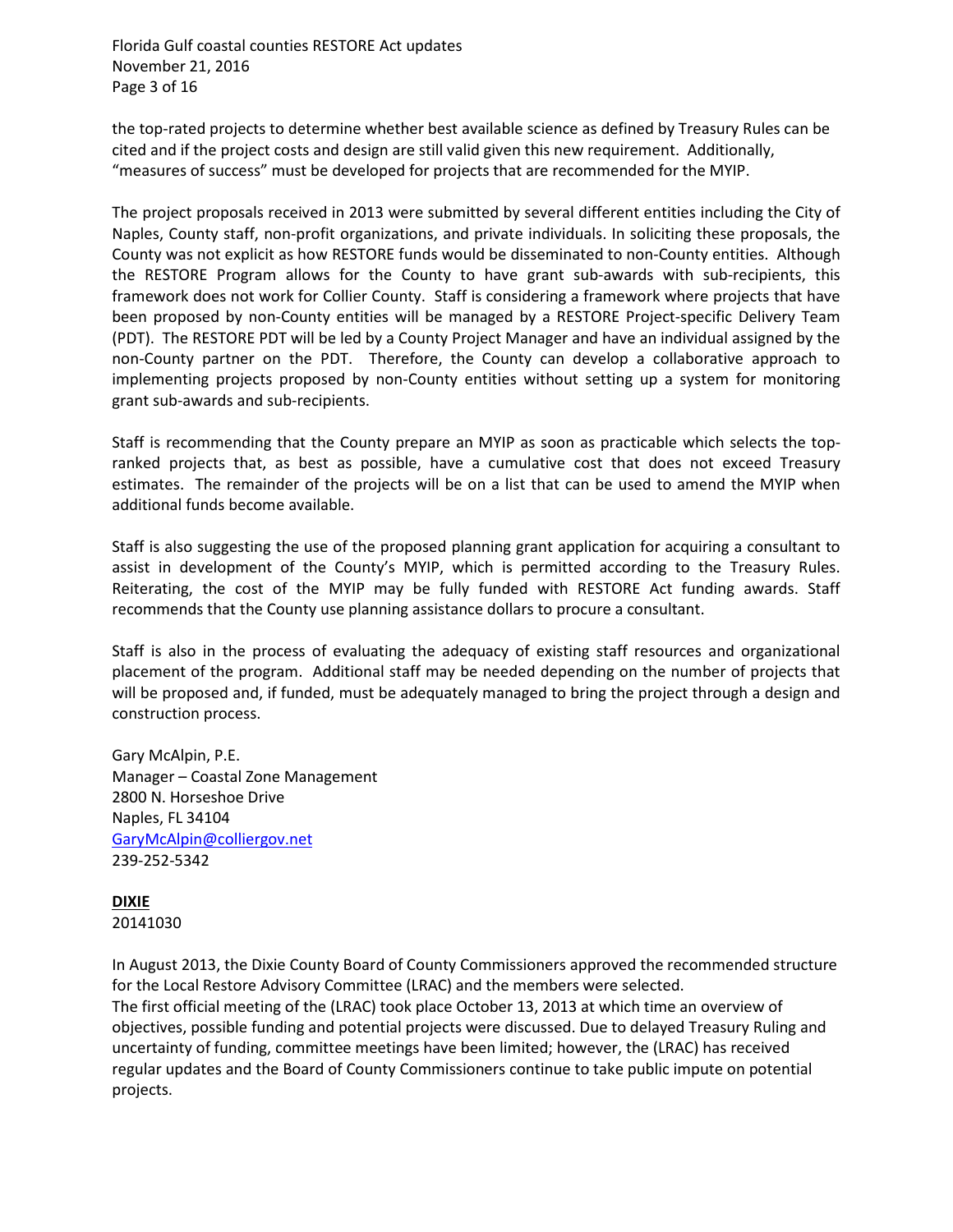Florida Gulf coastal counties RESTORE Act updates November 21, 2016 Page 4 of 16

On March 7, 2013 and April 21, 2013 Multi-County/Multi-agency meetings were held to discuss a Regional approach for project identification and project leveraging.

Over the past few months, several meetings have been held with local stakeholders and members of the Shellfish industry, resulting in a Shellfish Advisory Committee being formed.

Currently, staff has been assigned by the Board of County Commissioners to review criteria and develop a project scoring system. Discussion remains as to whether the Board of County Commissioners will hire a consultant to assist with the Multi-year Implementation.

Timothy W. Alexander Director/Chief Dixie County Emergency Services 17600 SE. Highway 19 Cross City, FL. 32628 (352) 498-1240 ext. 224 Office (352) 578-5018 Cell (352) 498-1244 Fax

## **ESCAMBIA**

#### 20161103

Escambia County formed our RESTORE Advisory Committee in March of 2013. Their charge is to take public and professional input on a Needs Assessment for Escambia County. This process brought several dozen professional speakers and hundreds of public members to meeting over an 18 month period to conduct fact finding and significant public input on what are the real issues facing Escambia County. With \$70M in Direct Allocation funding, we have the opportunity to adopt some game changing projects for our citizens. The committee has completed the Needs Assessment Phase, Selection Criteria, Project Portal, and Ranking. The committee was sunset after the 124 ranked project list was approval of our Board of County Commissioners (BCC) in April 2016.

The BCC decided to invest Direct Component (Pot 1) funds into planning & design and to search for leveraging funds for construction and implementation projects. This method would provide foundational, shovel ready projects and better improve chances for receiving leveraging funds. Each commissioner was to provide staff with their top two RESTORE Direct Component project nominations. Staff was then directed to provide a risk analysis and perform additional project vetting before a final vote was taken. It is expected that the projects for the 2016 MYIP will be selected by December 2016 and the final MYIP will be submitted to Treasury by April 2017.

Shelly Marshall, RESTORE Program Manager Natural Resources Management Department 221 Palafox Place Pensacola, Florida 32502 [smarshall@myescambia.com](mailto:smarshall@myescambia.com) 850-595-3460 office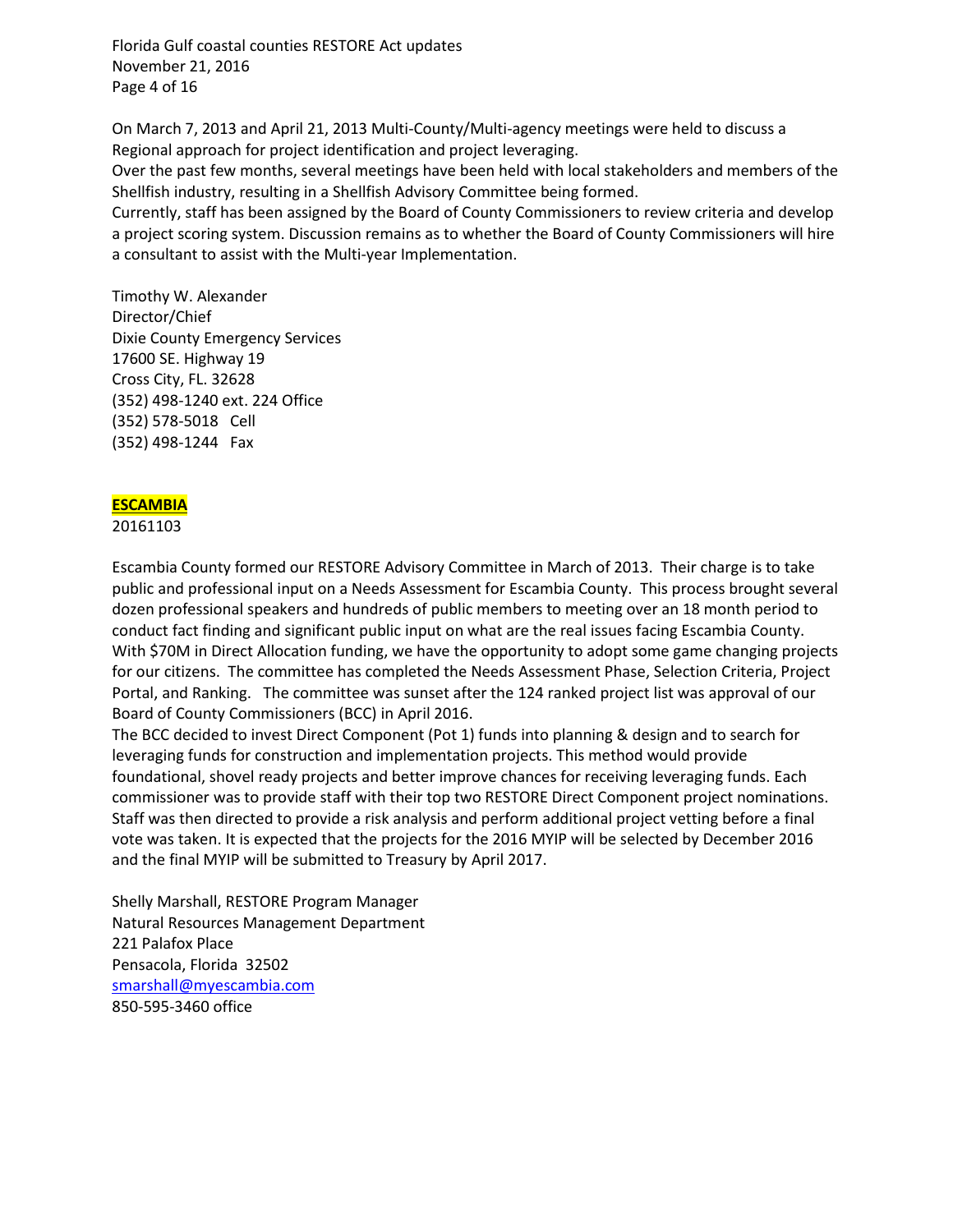Florida Gulf coastal counties RESTORE Act updates November 21, 2016 Page 5 of 16

#### **FRANKLIN**

#### 20150311

Franklin County did form a RESTORE Council in 2013. We have not solicited for proposals as we did not want to be overwhelmed with projects that would then be out of line with the funding available from the Transocean settlement. We have modified the US Treasury application to be used to solicit proposals and that process will start shortly. The County Commission has not decided whether to hire a consultant or not to assist with the MYIP, so at this time the plan is being developed in-house.

Alan C. Pierce Director of Administrative Services 34 Forbes Street, Suite 1 Apalachicola, FL 32320 850-653-9783, Ext. 161 850-653-9799 [alanp@franklincountyflorida.com](mailto:alanp@franklincountyflorida.com)

## **GULF**

#### 20161114

Gulf County formed our RESTORE Advisory Committee in July of 2012. Their charge was to take public and professional input on a Needs Assessment for Gulf County. This process brought several dozen professional speakers and hundreds of public members to meetings over a 2 year period to conduct fact finding and significant public input on what were the most important needs facing Gulf County. A total of 82 Pre-Applications were solicited and accepted by the committee for evaluation. The County has contracted with Dewberry for our MYIP application. The MYIP was submitted to Treasury on September 21, 2016 for approval. The grant expires on November 30, 2016. The objective of the County was to get the MYIP approved and in place in the term awarded in the grant agreement.

The County has requested an extension on our Non-Construction Planning Grant in order to complete the grant objectives and complete the closeout. We are awaiting approval from Treasury. The County has also begun the process of advertising for a Grant Consultant to manage the MYIP, once approved. Proposals are due on November 18, 2016 and award should no later than the January, 2017 board meeting. Staff has started gathering information on the year one project, for submission to Treasury once approval comes in.

Warren Yeager Restore Coordinator 1000 Cecil G. Costin Sr., Blvd., Rm 310 [wyeager@gulfcounty-fl.gov](mailto:wyeager@gulfcounty-fl.gov) 850-229-6106 office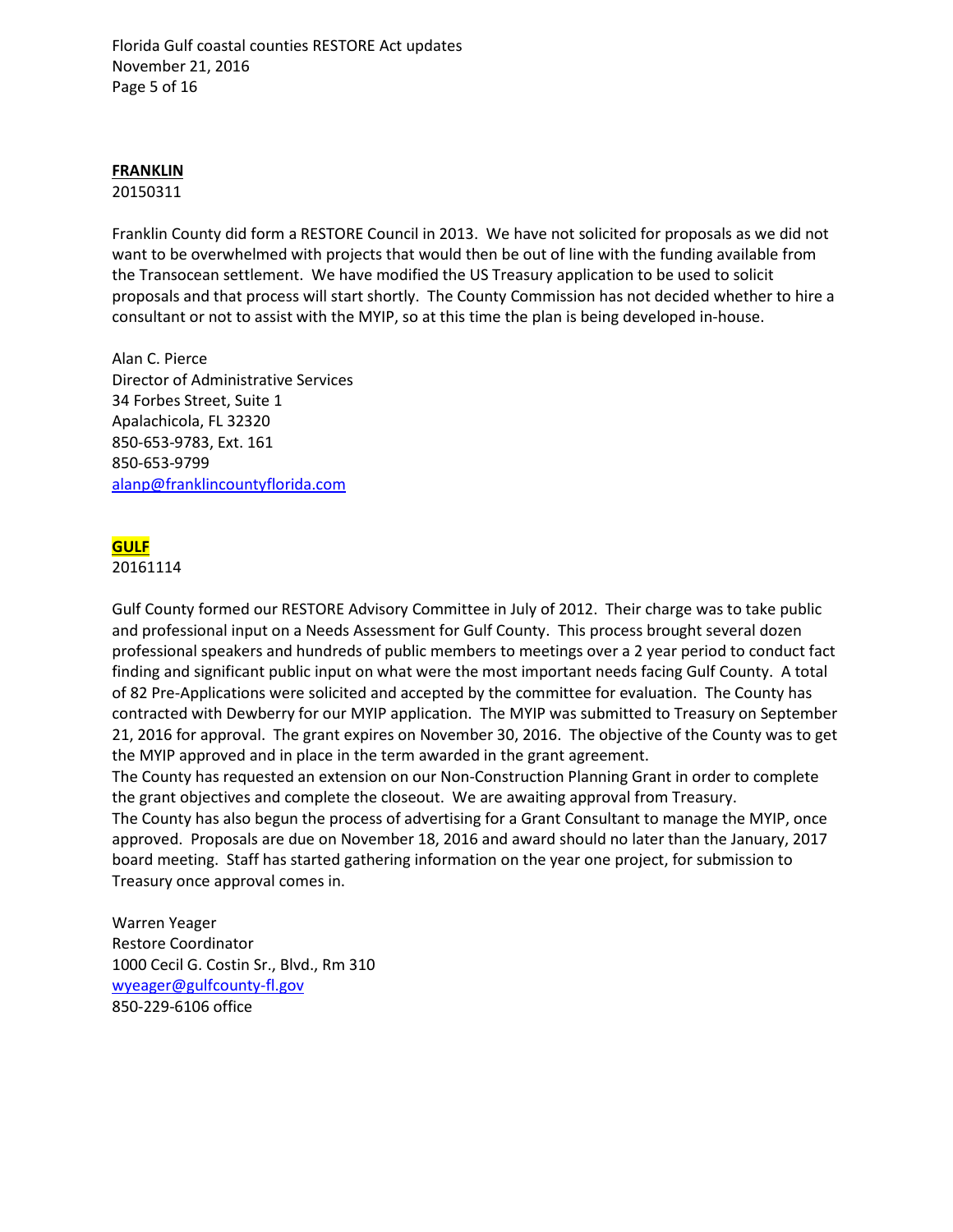Florida Gulf coastal counties RESTORE Act updates November 21, 2016 Page 6 of 16

#### **HERNANDO**

#### 20141023

Hernando County Assistant County Administrator, Brian Malmberg presented an update to our BOCC, staff and public at the October 14, 2014 meeting. This included advice that the RESTORE website for Hernando County is up and running. It has the ability to accept project applications from outside entities and the ability to accept public comments via website or email. At the BOCC meeting on October 28, 2014, Mr. Malmberg will be making a presentation to present the RESTORE Act ranking criteria for BOCC and citizen comments. We anticipate securing BOCC approval of said ranking criteria.

We are scheduling the December 9, 2014 BOCC meeting as the time to introduce Hernando County's Multi-Year Implementation Plan (MYIP) for public discussion with our citizens and BOCC. During previous town hall style meetings and BOCC meetings, our staff and citizens have discussed potential, eligible RESTORE Act projects. Later in that month at the BOCC meeting of December 16, 2014, staff will introduce the MYIP to the BOCC and public for further discussion and comments. It is anticipated that BOCC approval could be given at such time. If this happens, it will be the commencement of the 45 day public comment period.

After the end of the 45 day public comment period, Hernando County plans to submit its approved MYIP to the US treasury for review and approval. This should happen on or about February 2, 2015. Once our MYIP is approved by the US Treasury, Hernando County will be able to start submitting project grant applications to the Treasury for their consideration and funding.

Leonard (Len) Sossamon Hernando County Administrator 352-754-4002

## **HILLSBOROUGH**

#### 20150810

No major updates at this time. County staff is monitoring the settlement process and has distributed Direct Component estimates to internal stakeholders. Regarding the local claims portion, Hillsborough County will receive approximately \$22.8 million (after fees). This amount is almost double what the county will receive via the Direct Component, with no restrictions, so our commissioners have been focused on this portion of funding since the BP settlement was announced.

Robert Salmon Intergovernmental Relations Coordinator 813-276-2640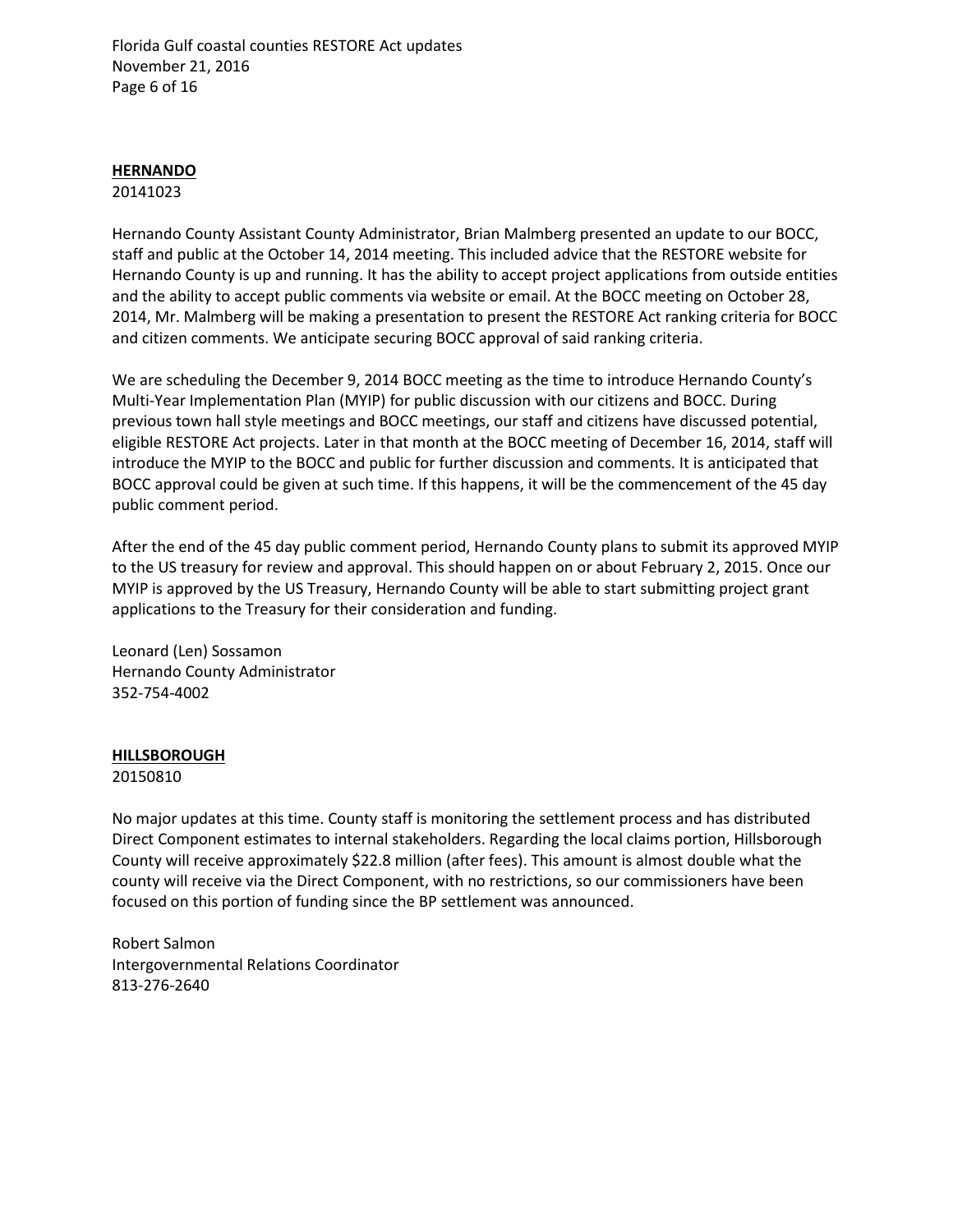Florida Gulf coastal counties RESTORE Act updates November 21, 2016 Page 7 of 16

## **Jefferson**

20150331

Jefferson County has approved setting up the RESTORE Act Advisory Committee and the make-up of the committee. The positions have not been filled to date but the system is on ready to be completed. Currently Jefferson County is reviewing steps taken by other governments to develop a best practice method for our government. Discussion has taken place to bring on board assistance that will assist developing our multi-year Implementation Plan along with setting up the guidelines for the local advisory committee to review submitted projects. We have multiple projects submitted that will be utilized once the BOCC approval sets into action the committee and assistance taking our program forward.

Outside many opinions and impressions, this county has been watching patiently from the sidelines to see what appropriate steps need to be taken. We feel several mistakes and unnecessary expenditures have been avoided but the time to act has come. We expect to have action from the BOCC over the next several meetings that will catch us up to the needed position and our community will be poised to take advantage of opportunities in the coming years.

Parrish Barwick, County Coordinator Jefferson County 850 342 0287 [pbarwick@jeffersoncountyfl.gov](mailto:pbarwick@jeffersoncountyfl.gov)

# **LEE**

20161115

There are no major updates at this time. County staff is seeking clarification from U.S. Treasury on compliance rules concerning advance self-funding. Regarding the Direct Component/Pot 1 portion, Lee County will receive approximately \$8 million over 15 years. Lee County is in the process of developing a federal grant compliance manual.

On April 9, 2013 Lee County passed a resolution creating the Lee County RESTORE Act Advisory Committee which also established the guiding principles for eligible projects seeking the direct component funding. The Lee County RESTORE Advisory Committee has approved a detailed criteria and ranking form for the Direct Component funds, but selection of projects is being deferred for now as our Commissioners and staff work to prioritize the County's water quality projects.

Kurt Harclerode | Operations Manager Lee County Division of Natural Resources 1500 Monroe Street Fort Myers, FL 33901 (239) 533-8146 [Kharclerode@leegov.com](mailto:Jmendes@leegov.com)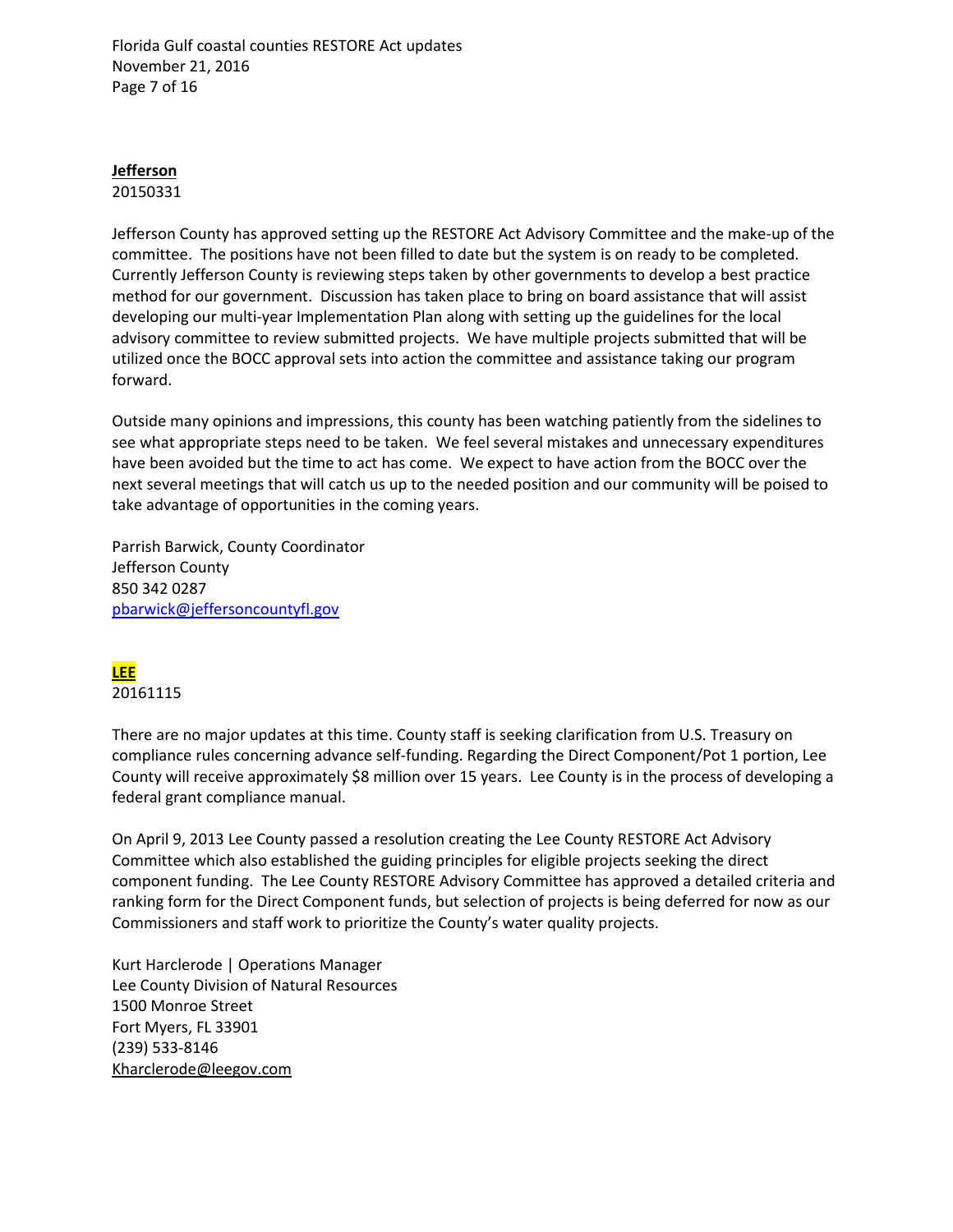Florida Gulf coastal counties RESTORE Act updates November 21, 2016 Page 8 of 16

# **LEVY**

20161108

Levy County created the RESTORE Act Advisory Committee to oversee the Pot 1 funds in January 2013. This committee is made up of members described in Resolution 2013-25, and as follows: 1 member from the County Commission, 1 member from the School Board, 1 member from a higher education institution, 1 member from the aquaculture industry, 1 member from the workforce/job creation industry, 1 member with experience in economic development efforts, 1 member from the tourism industry, and 2 members at large (who must possess an interest in one of the areas of allowed uses for the RESTORE Act funds) to be appointed by the Board.

The Committee continues to meet regularly; the next meeting is scheduled for November 15, 2016. The Committee's meeting agendas, notice of meetings, minutes, and other RESTORE Act related information can be located on the County's website under the RESTORE Act tab. The Committee has successfully taken the 27 submitted RESTORE Act Pot 1 projects, and reviewed, scored, ranked, and eliminated projects. Levy County has established a list of 10 remaining projects. The Committee has determined that it is possible to fund all 10 of the Pot 1 projects over the 15-year award.

Levy County has received the Notice of Award for the Planning Assistance Application. However, the County has not started the MYIP, as County Staff are currently working to complete the TRAC documents required by Treasury. These documents will allow Levy County to have all of the necessary policies in place for the receiving Federal Awards. Once the BOCC has adopted the updated Procurement Policy, county staff will begin working with Tetra Tech to draft the MYIP.

Levy County has also drafted a proposed resolution amending the powers and duties of the RESTORE Act Advisory Committee to include Pot 3 funds and projects. This item will go before the BOCC on November 22, 2016. Once this resolution is amended, the Committee, will begin to work with County Staff and ESA to draft a list of projects for the Pot 3 funds.

Tisha Whitehurst Levy County Grant Coordinator P.O. Box 310 Bronson, FL 32621 (352) 486-3408 [grants@levycounty.org](mailto:grants@levycounty.org) www.levycounty.org

## **MANATEE**

#### 20150807

Manatee County is working to develop its multi-year plan as an in-house product at this time. We are weighing the option to solicit consultant services and assistance as we receive more information on the amount and timing of the direct component funds available to the County. Manatee County established a website portal in October 2012 to receive abstracts proposals meeting RESTORE Act criteria. This application process and procedure remains open for public participation. We will formulate an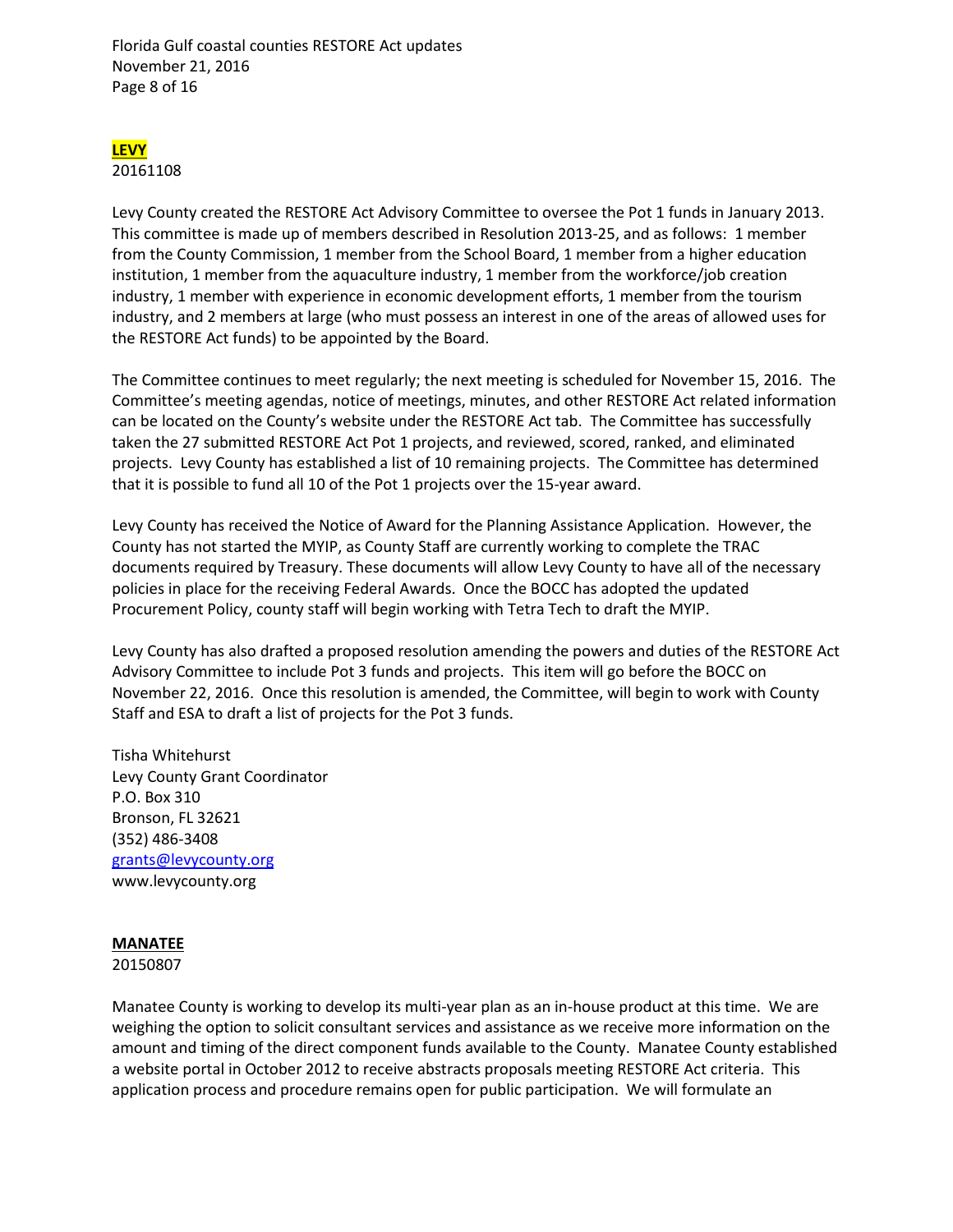Florida Gulf coastal counties RESTORE Act updates November 21, 2016 Page 9 of 16

Executive Summary to be distributed in a series of public forums and meetings leading to a presentation to the Board of County Commissioners. It is anticipated that the initial projects considered for funding under the proceeds available from the Transocean settlement will be directed to environmental restoration and management needs in our coastal areas. We anticipate our MYIP process to be completed for Treasury review in calendar year 2016**.** We will advise the Commission to leave open the possibility for a far more detailed and updated MYIP.

Charlie Hunsicker, Director Parks and Natural Resources Department 5502 33rd Ave. Dr. W. Bradenton, Florida 34209 Phone: 941-737-4765

#### **MONROE**

20150812

December 2014, after an in-depth project application and solicitation process, the County's Local Advisory Committee evaluated, scored and ranked project submissions during a 2-day meeting.

February 2015, the Committee's project ranking recommendation was forwarded the Board of County Commissioners for review and approval. The BOCC approved the Committee's top three projects, and assigned funding amounts to each project. With the Board-approved projects and funding amounts, we entered the MYIP drafting phase.

In June 2015, we completed our draft MYIP. We did it in-house with a small amount of outside technical assistance. (Our TA assistance is valuable to us in terms of ensuring that our Plan and RESTORE Actrelated work is compliant with Treasury rules and expectations, and to deal with things like "Best Available Science" and other interpretation needs.)

In July 2015, The County's MYIP was posted for public review, and is currently in the 45-day public posting period (July 8-August 31, 2015). We have posted in it on the Monroe County website, and noticed the posting widely in various media outlets.

In September 2015, after public review and comment period, the final MYIP will go before the Board of County Commissioners for approval to submit to the Treasury. Upon the Board's approval, the MYIP shall then be submitted to the Treasury.

Lisa Tennyson Legislative Affairs Monroe County, Florida 305-292-4444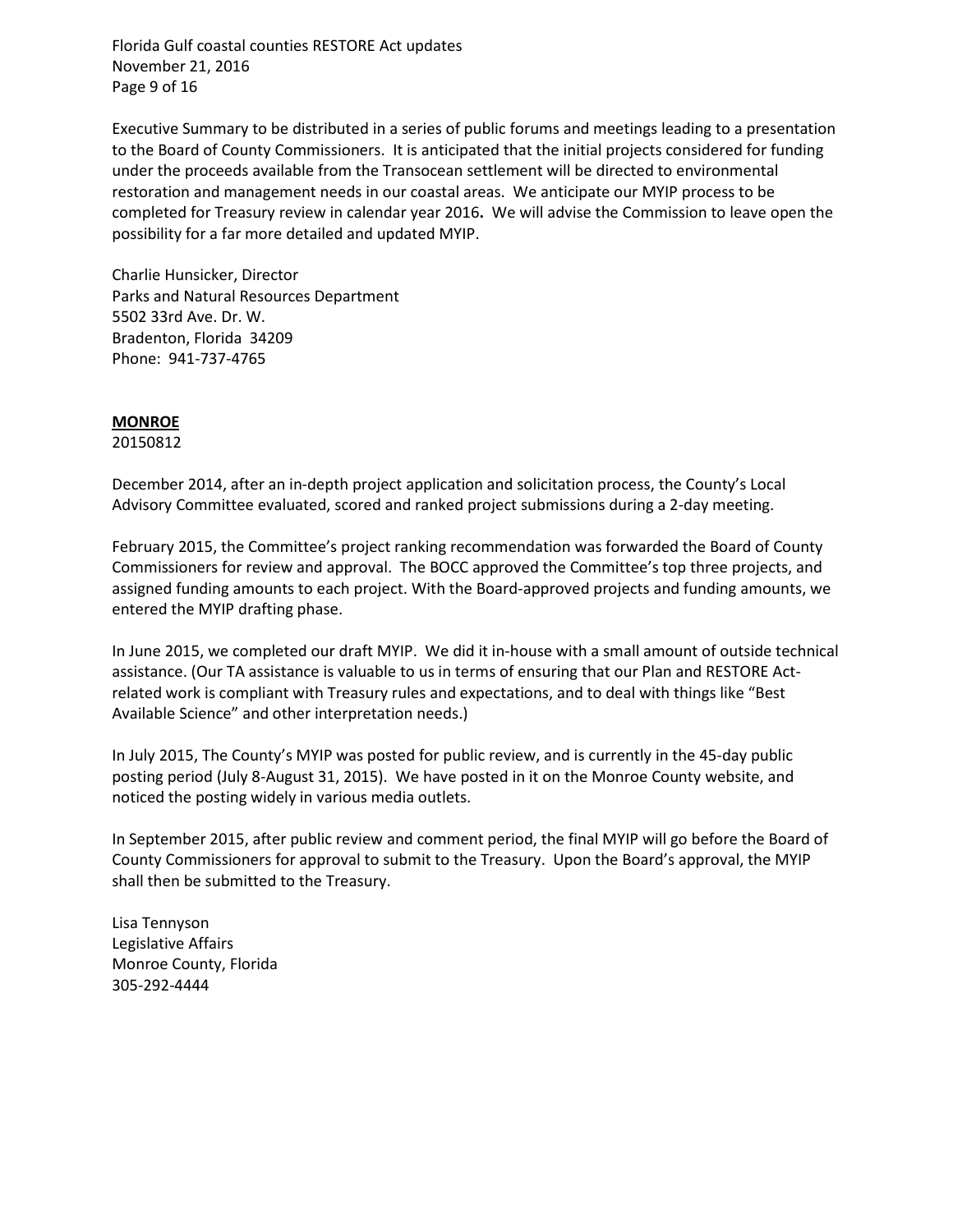Florida Gulf coastal counties RESTORE Act updates November 21, 2016 Page 10 of 16

## **OKALOOSA**

#### 20161117

Okaloosa County Board of County Commissioners posted online on the County's website December 15, 2015, the draft MYIP for 45 day public comment.

After public review, comment and BCC approval, the final MYIP was transmitted to Treasury in April 2016. Treasury questions were addressed and responses submitted in August 2016. The County anticipates approval of the final MYIP in December 2016/January 2017.

Jim Trifilio Coastal Management Coordinator Okaloosa County 850-651-7131

## **PASCO**

#### 20150805

Pasco County Board of County Commissioners approved the projects for the MYIP on January 13, 2015. The MYIP was published on February 19, 2015. Comments were received and addressed by the committee in May. The updated MYIP was then approved by the BCC and published in late May. The MYIP was submitted to Treasury and approved by them on July 19, 2015. We have provided documents related to the Treasury request and are awaiting their review. In addition, we are beginning work on the grant application forms starting 8/10/15 and will be submitting them in late August. Working in tandem with John stutts at Treasury has been extremely beneficial in getting the process completed. Our Committee is currently inactive and we are awaiting funding news from the Treasury before proceeding with the projects. Currently we are working on an inter-local agreement between the City of New Port Richey and Port Richey and the County on the conditions under which grant funding will be issued. The MYIP was written in house.

The MYIP can be viewed at the link below. <http://www.pascocountyfl.net/DocumentCenter/View/17492>

Curtis Franklin Environmental Lands Project Coordinator/ Grants Writer 4111 Land O Lakes Blvd Suite 310 Land O Lakes, FL 34639 Work: (727)847-2411 x 8468 Cell: (727)534-5813 Fax: (727) 847-8085 [cfranklin@pascocountyfl.net](mailto:cfranklin@pascocountyfl.net)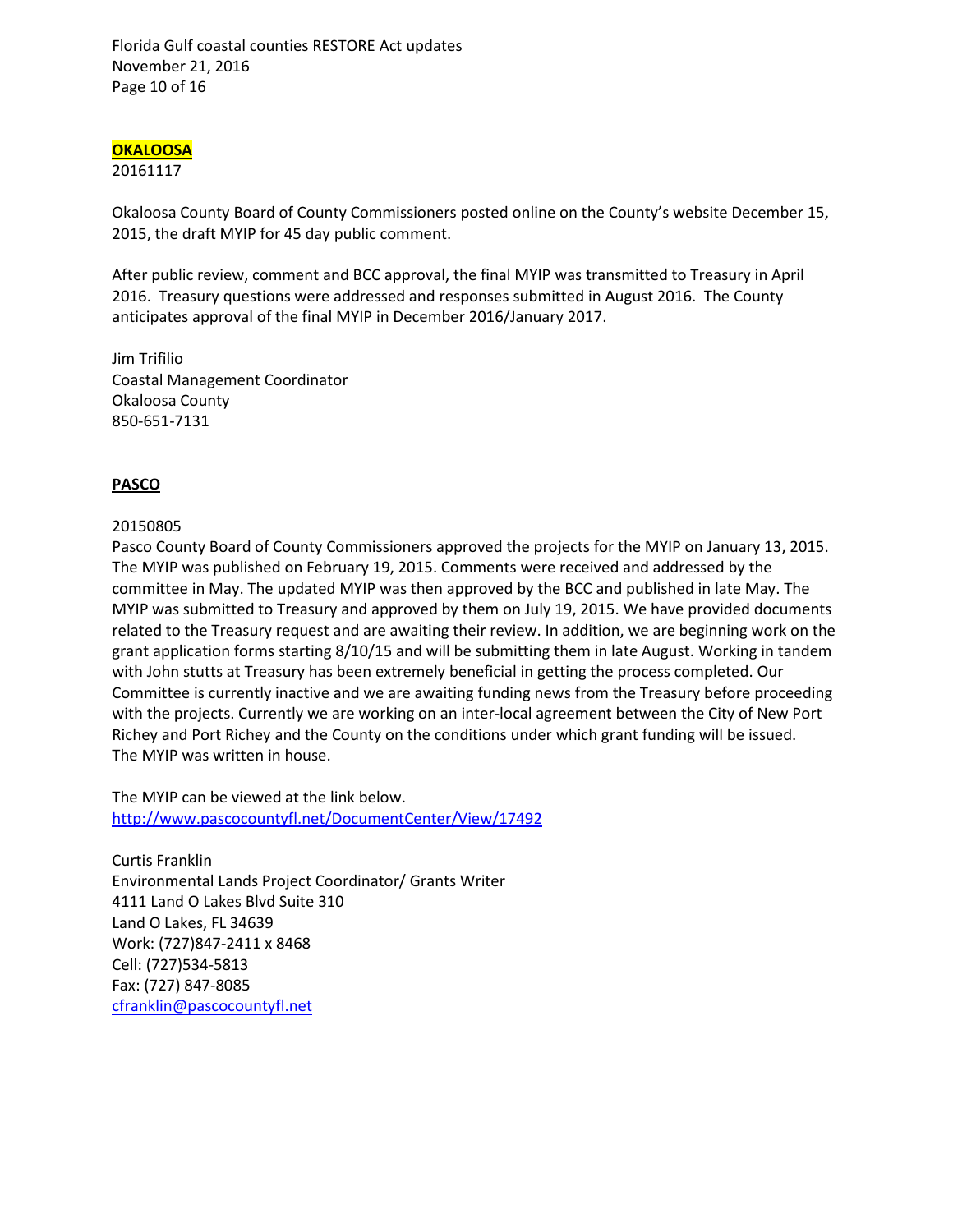Florida Gulf coastal counties RESTORE Act updates November 21, 2016 Page 11 of 16

# **PINELLAS**

20161110

Our RESTORE website is at[: http://www.pinellascounty.org/restore/default.htm](http://www.pinellascounty.org/restore/default.htm) Draft MYIP Executive Summary is shown below.

## **EXECUTIVE SUMMARY**

The Resources and Ecosystem Sustainability, Tourist Opportunities, and Revived Economies of the Gulf Coast Act of 2012 (RESTORE Act) allocates 80% of the Clean Water Act penalties from the Deepwater Horizon oil spill to the Gulf Coast Restoration Trust Fund. The Trust Fund is allocated to five funding components including the Direct Component allocation that provides funds directly to each of 23 Gulf coast Florida counties. As of March 2015, Pinellas County had received a Direct Component allocation of \$1,548,321 available to fund projects.

Each of the 23 eligible Florida counties, including Pinellas, must submit a Multiyear Implementation Plan (MYIP) with proposed projects to the U.S. Treasury for approval prior to receiving project-specific Direct Component grant funding. This document includes the requirements for Pinellas County's MYIP as published in the RESTORE Act Direct Component Guidance and Application to Receive Federal Financial Assistance, which can be found at [http://www.pinellascounty.org/restore/pdf/Treasury-Direct-](http://www.pinellascounty.org/restore/pdf/Treasury-Direct-Component-Guidance_August-2014.pdf)[Component-Guidance\\_August-2014.pdf.](http://www.pinellascounty.org/restore/pdf/Treasury-Direct-Component-Guidance_August-2014.pdf) Upon approval of the MYIP by the Treasury, county staff working with the project applicants will submit Direct Component Financial Assistance (grant) Applications to the Treasury for each project proposed in an MYIP.

Pinellas County's MYIP was developed by county staff with assistance from a citizen-based Working Group over several months and meetings since January 2014. The planning effort involved establishing the Working Group; developing county-specific project goals, priorities, and project selection and ranking criteria; and ranking of 17 submitted project proposals by a subcommittee of county staff and Working Group members. Periodic updates were provided to the County Commission throughout MYIP development.

Pinellas County's MYIP includes proposed funding of four projects:

- **Pinellas County Assessment of Vulnerability to the Impacts of Sea Level Rise & Infrastructure Resiliency Plan,** *by Pinellas County Planning Dept,* **\$300,000,**
- **Coastal Ocean Monitoring & Prediction System (COMPS),** *by USF College of Marine Science,*  **\$233,934,**
- **A Very High Resolution Estuary Circulation Nowcast/Forecast Model for Tampa Bay & Vicinity,** *by USF College of Marine Science,* **\$479,493,**
- **Ft. De Soto Park Dune Walkovers,** *by Pinellas County Office of Management & Budget,* **\$534,894.**

The MYIP Status - Accepted by Dec 2015.

Financial Assistance Applications – All 4 applications for financial assistance were submitted by March 2016.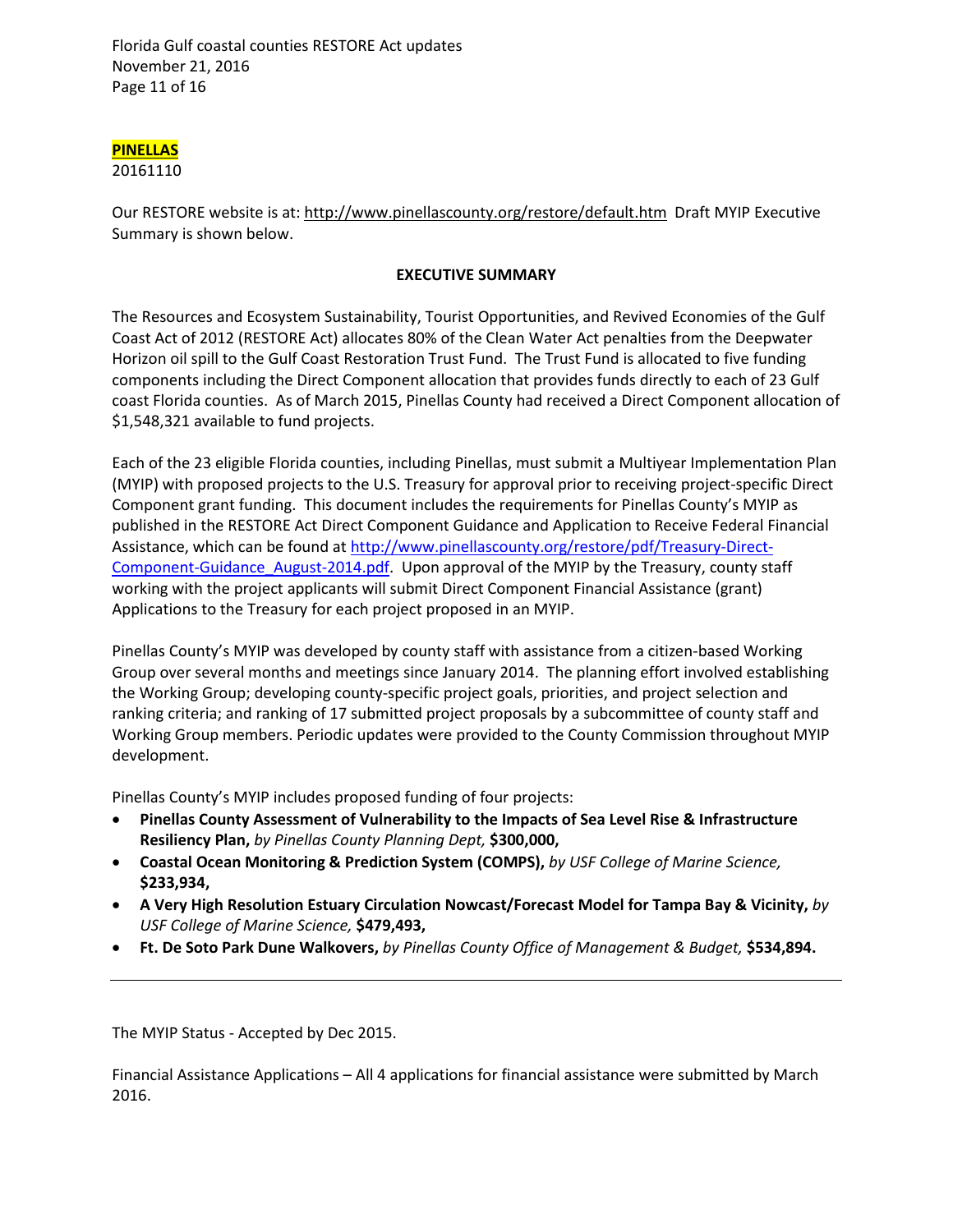Florida Gulf coastal counties RESTORE Act updates November 21, 2016 Page 12 of 16

Treasury Awards – As November 4, 2016, Treasury has awarded all 4 projects. County formally accepted 3 awards with one more to accept for the Dune Walkovers project that is currently (11/4/16) in internal contract review.

Subrecipient Agreements – USF COMPS subrecipient agreement submitted Oct 2016 and under review by Treasury.

Special Conditions – Special conditions responses submitted via GrantSolutions Grants Notes for USF COMPS project by Oct 2016 deadline.

Reporting – Federal Financial Reports and Project Performance Reports submitted via GrantSolutions Grants online Report forms for 2 USF projects by Oct 30, 2016 deadline.

Schedule moving forward

- Winter 2016-17
	- Accept 4th Treasury Award for Dune Walkovers at Ft. De Soto Park November 2016
	- Begin work on all 4 projects

Andy Squires Coastal Resources Manager Pinellas County Natural Resources 22211 US Highway 19 North, Bldg. 10 Clearwater, FL 33765 Phone (727) 464-4633 Cell (727) 515-1120

#### **SANTA ROSA**

2015805

On September 13, 2012 Santa Rosa County Commissioners passed a [resolution](http://www.santarosa.fl.gov/bocc/RestoreDocs/RestoreCouncil2012-32_Resolution.pdf) which established the frame work for the county's local RESTORE council (LRC). The council first met in December 2012. Following an open request for proposals process in March/April 2013, Santa Rosa County hired Atkins Consulting in June 2013 to assist with matters concerning the RESTORE Act. Since that time, the council has received regular updates on the RESTORE Act process, treasury rules, received public input from various entities and has worked to develop goals, objectives, project categories, review criteria, grant application, and scoring mechanisms.

The SRC LRC formally approved its Direct Component grant application in 2015. Proposals were accepted beginning January 12, 2015 and the proposal deadline was April 3, 2015. 56 proposals were received. The proposals were scored by Technical Scoring Teams and then ranked and prioritized by the LRC for recommendation to the Santa Rosa County BOCC. At the July 13, 2015 Local Restore Council meeting, the Local Restore Council selected 15 projects for inclusion in the initial Multiyear Implementation Plan (MYIP). The initial MYIP will be based only on the Transocean settlement funds available to Santa Rosa County at this time. A timeline for funding proposals with the additional settlement has not been determined at this time.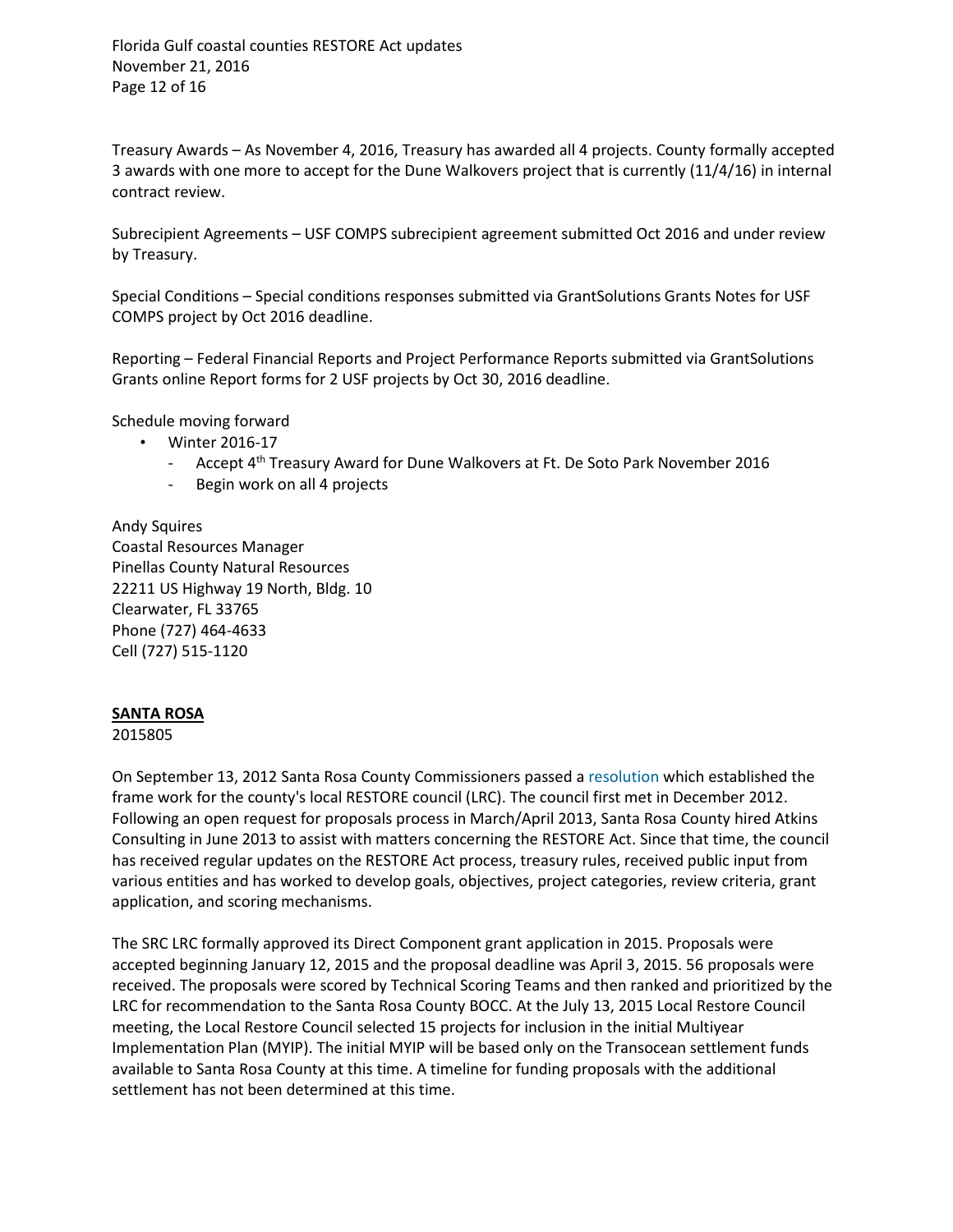Florida Gulf coastal counties RESTORE Act updates November 21, 2016 Page 13 of 16

The LRC directed staff to develop a draft MYIP for consideration at the September 14, 2015 meeting. Once the draft MYIP has been reviewed by the LRC and Santa Rosa County Board of Commissioners, it will be available for public review and comments for a minimum of 45 days. The draft MYIP will be made available on this web page and the public will be notified via press release and published advertisements. We are planning to send a draft MYIP to Treasury for initial comments prior to advertising for public comment.

We expect that the MYIP will be completed in December 2015 or January 2016 and submitted to the Treasury for review and approval.

A Direct Component non-construction application for planning assistance to develop the MYIP was submitted in 2015. As of August, 2015 we are still working with Treasury to resolve questions on the application for planning assistance. Santa Rosa County's LRC documents are posted at: <http://www.santarosa.fl.gov/bocc/restore.cfm>

Sheila Fitzgerald [sheilaf@santarosa.fl.gov](mailto:sheilaf@santarosa.fl.gov)

## **SARASOTA**

#### 20161109

Sarasota County has undertaken an initial in-house effort to produce a preliminary MYIP, that is geared to the first funds that were placed in the system from the sub-contractor settlements. We selected and convened key County staff and reached out to community stakeholders to compile initial project selection ideas for three major categories: a) natural resource/habitat restoration; b) promotion of tourism; and c) workforce development and job creation. However, once the submittal/approval process was finalized by US Treasury, the County decided to focus on one initial project (utilizing the subcontractor settlement funds), and then follow at a later date with a second/revised MYIP that will incorporate the final total funds from the BP settlement. The project that was settled on was the South Lido Park restoration project. We are currently finalizing the initial MYIP, and preparing to advertise the project to commence the 45-day public comment period (prior to submittal to US Treasury).

Laird S. Wreford Coastal Initiatives Manager Environmental Protection Division 1001 Sarasota Center Blvd. Sarasota, Florida 34240 (941) 809-7491 Laird Wreford [lwreford@scgov.net](mailto:lwreford@scgov.net)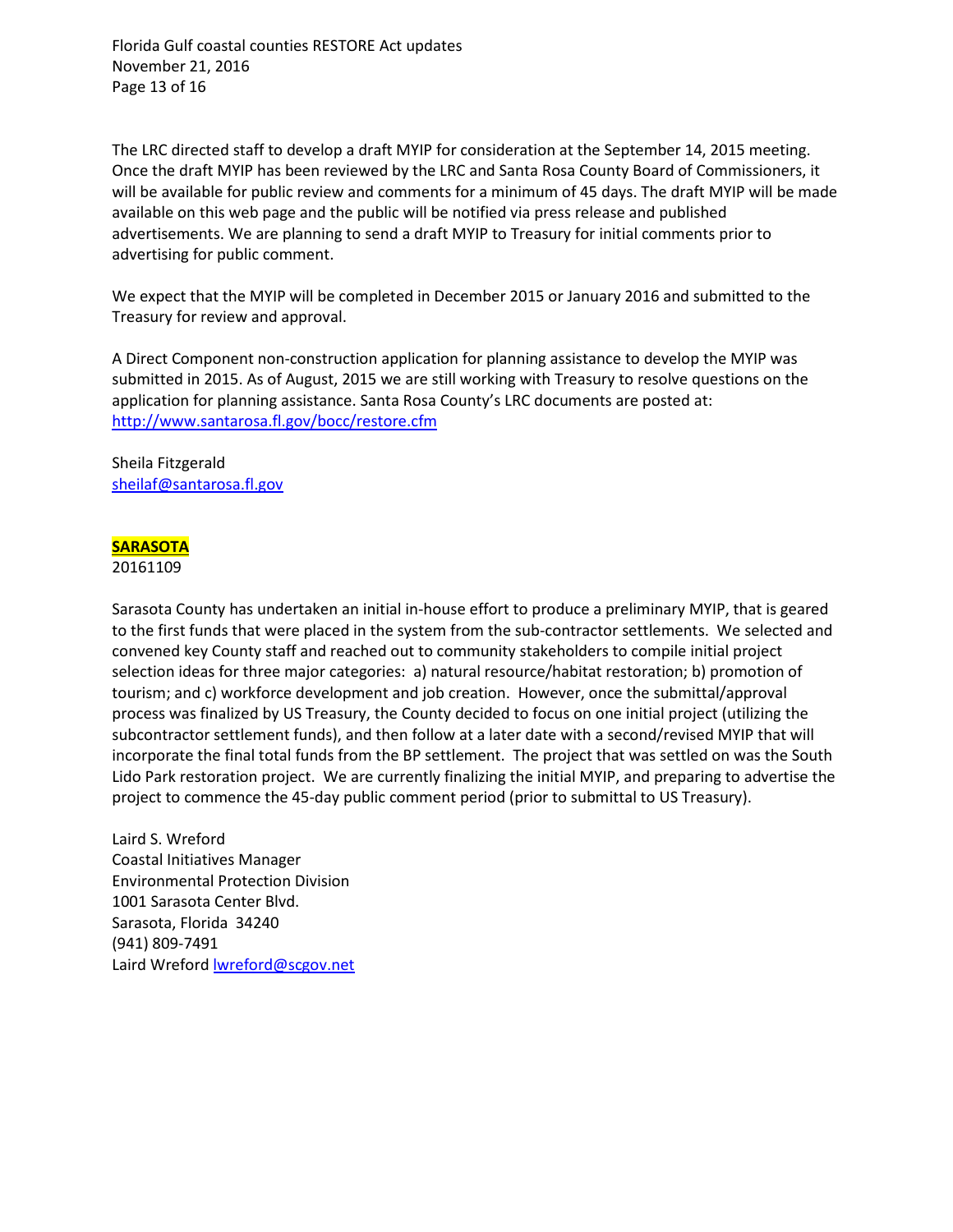Florida Gulf coastal counties RESTORE Act updates November 21, 2016 Page 14 of 16

# **TAYLOR**

20150303

Taylor County's RESTORE Act Committee solicited, vetted, and ranked 36 projects submitted by residents. These rankings were presented to the Board of County Commissioners during a workshop. The Board has determined to reserve its final decision on the projects until it has a better understanding of the funds available to it. At that time county staff will prepare its MYIP in-house.

## 20150805

Taylor County still plans to do our MYIP in house. We are currently focused on complying with Treasury's documentation needs. Our RESTORE Committee is currently not active as we have not had another round of project solicitations and the committee has already vetted and ranked the projects we have already received.

Dustin Hinkel County Administrator Taylor County Board of County Commissioners 201 E Green Street Perry, FL 32347 850-838-3500 ext 7 Office

## **WAKULLA**

## 20141031

Wakulla County formed a RESTORE Committee in late 2012. In early 2013, we gave presentations in 5 locations around the county to educate citizens on the RESTORE Act, answer citizens' concerns and questions and to get their feedback.

We also held monthly meetings in 2013 and developed a draft project proposal form and heard presentations from individuals and organizations for various project ideas. Due to not having US Treasury Rules, guidance or funding we delayed further meetings, setting priorities, acceptance of proposals, etc. Being a small county with very limited resources, we did not want to establish a process, priorities, set unrealistic expectations, or be over whelmed with projects that would be out of line with the US Treasury rules, guidance or funding available from any settlement.

I made a presentation to our Board shortly after we received notice of the final "interim" US Treasury rule was issued to outline the requirements to access and spent RESTORE act funds. I will attend the US Treasury training on the MYIP, application, etc., which is being held November 15th in the Big Bend area.

The County Commission has not decided whether or not to hire a consultant to assist with the MYIP, until that decision is made, everything is being handled in-house, i.e., making sure our draft application is consistent with the US Treasury app/guidelines, establishing milestones and timelines, drafting MYIP plan, etc. We do anticipate that our RESTORE Committee will review and vet projects and make recommendations to the Board.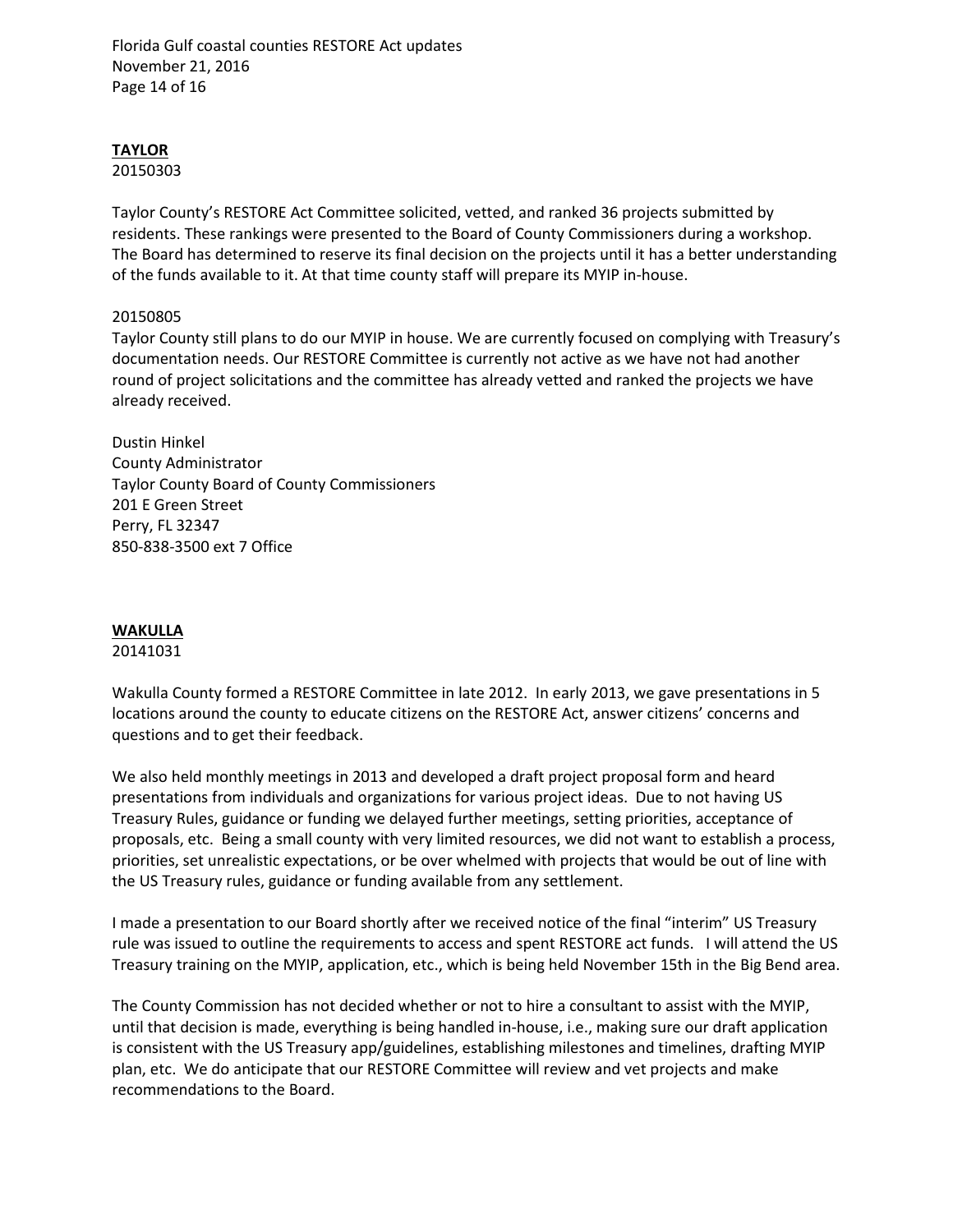Florida Gulf coastal counties RESTORE Act updates November 21, 2016 Page 15 of 16

We have also been participating in the TNC watershed/estuary workgroups to develop regional type projects for the RESTORE federal funding (bucket #2) and anticipate we will do the same for the State funding (budget #3).

As of March 2015, staff met with each commissioner individually. Staff anticipate presenting an agenda item to the Board at its March 23<sup>rd</sup> meeting requesting a workshop to discuss the possibility of hiring a consultant to assist with developing the MYIP and discuss priorities.

#### Update 8/2015

Wakulla County is developing an RFQ for consulting services for assistance in developing a planning grant and the MYP. It is anticipated that the RFQ will be advertised in August and a consultant contract executed by late September 2015.

Sheree T. Keeler Director of Intergovernmental Affairs Wakulla County Board of County Commissioners 3093 Crawfordville Highway P.O.Box 1263 Crawfordville, Florida 32327 [skeeler@mywakulla.com](mailto:skeeler@mywakulla.com) 850-745-7705 (office)

## **WALTON**

20161110

The Walton County Board of County Commissions (BCC) established the Local RESTORE Committee (Committee) by Resolution 2013-25 on May 28, 2013 and appointed eleven members representing key constituencies. As proclaimed in Resolution 2013-25, the Committee is responsible for developing a process for accepting and evaluating projects, establish a ranked project list, and provide assistant in developing a multi-year implementation plan associated with the Direct Component funds (Pot 1). Support is provided by a county staff member working under the County Administrator. The BCC tentatively approved a RESTORE Act Comprehensive Plan in June 2013. The Plan is modeled after the Gulf Coast Environmental Recovery Council Plan. The Committee reviewed and offered suggested modifications to the Plan. On February 25, 2014, the BCC approved the recommendations of the Committee and adopted the Comprehensive Plan to Restore Walton County's Ecosystems and Economy. The Committee has developed an application format and an evaluation scheme. Evaluations consisted of three variables: Application Score, Project Category Score, and Allowable Uses Score. The project category and allowable use variables were adopted by the BCC on May 14, 2013. Additionally, the Committee worked with the BCC to develop community mini-grants to encourage community participation in the RESTORE Act process. In September 2014 the BCC voted to convert a vacant position/funding to support RESTORE Act functions via either a staff position, consultant, or hybrid of both. February 2015, the County filled the vacant RESTORE Act Coordinator position with Billy Williams.